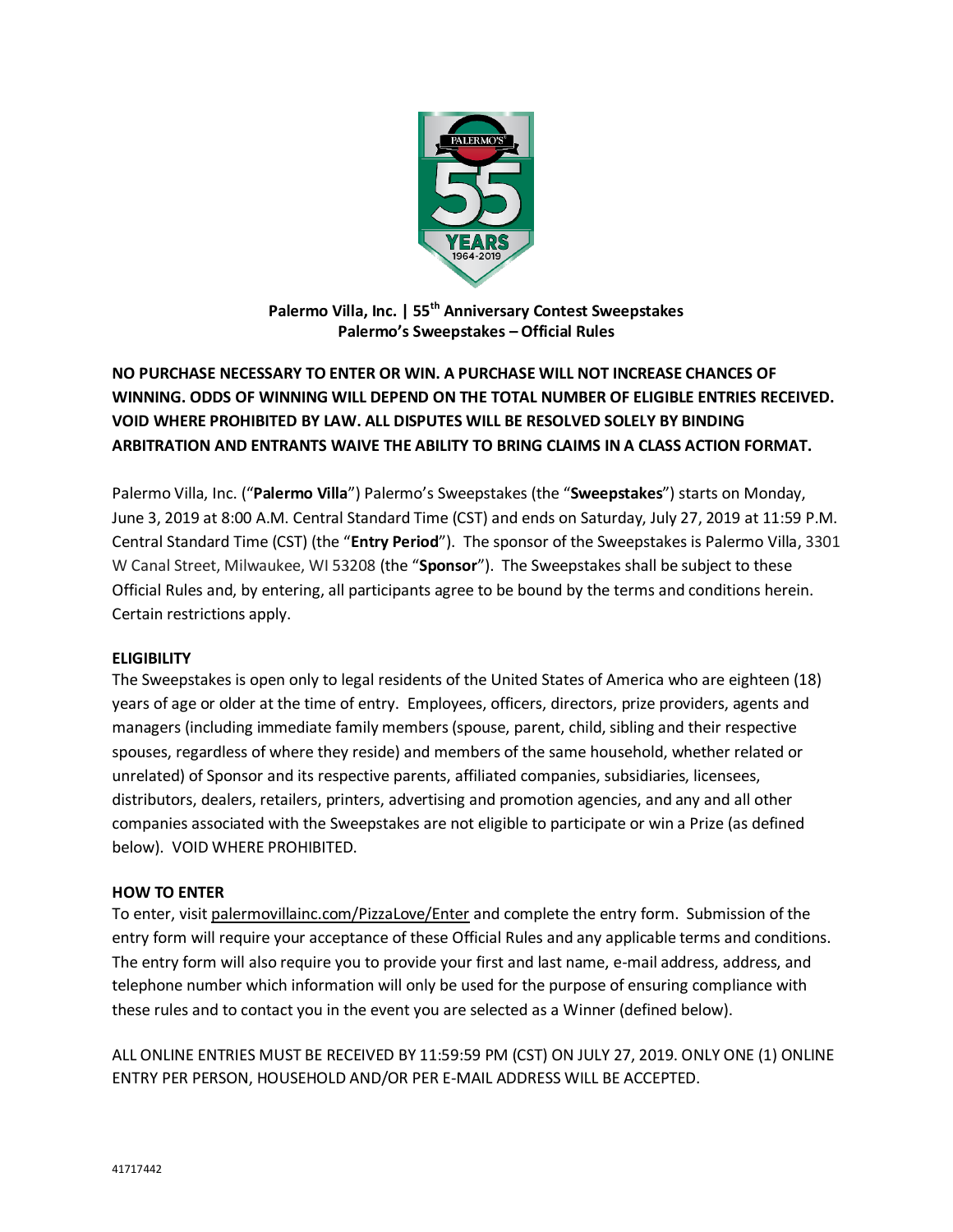Internet entry must be made by the entrant only at the Entry Site. Entries made by any other individual or any entity, and/or originating at any other website or e-mail address, including, but not limited to, commercial sweepstakes subscription notification and/or entering service sites, will be declared invalid and disqualified for the Sweepstakes. The use of any device to automate the entry process is prohibited.

The Sponsor, prize suppliers and any and all Internet server(s) and access provider(s) and prize providers (collectively, "**Promotion Entities**"), and each of their respective affiliates, subsidiaries, parent corporations and advertising and promotional agencies, and all of their officers, directors, shareholders, employees and agents (collectively, "**Releasees**") are not responsible for: any incorrect or inaccurate entry information; human errors; lost, misdirected or destroyed mail entries; technical malfunctions; failures, omissions, interruptions, deletions or defects of any telephone network, computer online systems, computer equipment, servers, providers, or software, including, without limitation, any injury or damage to participant's or any other person's computer relating to or resulting from participation in the Sweepstakes; inability to access the Entry Site or any web pages thereof; theft, tampering, destruction, or unauthorized access to or alteration of entries; data that is processed late or incorrectly, or is incomplete or lost due to telephone, computer or electronic malfunction or traffic congestion on telephone lines or the Internet or any web site (including the Entry Site) or for any other reason whatsoever; typographical, printing or other errors; or any combination thereof. Proof of entering information at Entry Site is not considered proof of delivery or receipt. Illegible, incomplete, and duplicate entries will be disqualified. All entries become the property of the Sponsor and will not be acknowledged or returned. False, fraudulent or deceptive entries or acts shall render entrants ineligible. By entering the Sweepstakes, entrants affirm that they have read and accepted these Official Rules. The Sweepstakes shall be governed by and construed in accordance with the laws of the State of Wisconsin. Any entry information collected from the Sweepstakes shall be used only in a manner consistent with the consent given by entrants at the time of the entry with these Official Rules.

#### **WINNER SELECTION**

Sponsor will randomly select one (1) Grand Prize Winner and twelve-thousand (12,000) Secondary Winners from all valid entries on or around July 27, 2019 (each a "**Winner**" and collectively the "**Winners**"). Sponsor's decisions are completely within its discretion and final in all matters relating to this Sweepstakes. Subject to verification of eligibility and compliance with the terms of these Official Rules, the selected participants will be declared the official Winners of the Sweepstakes. The Winners will be notified at the e-mail address, postal address and/or telephone number (in the sole discretion of Sponsor) provided at the time of entry (the "**Prize Notification**"). In the event that any Winner does not respond to any such Prize Notification within three (3) days of the date of issuance or declines the Prize for any reason, a disqualification will result, the Prize will be forfeited and, at Sponsor's sole discretion and time permitting, an alternate Winner may be randomly selected from among all remaining eligible entries. Each Winner may be required to submit his/her valid social security number and/or other identification to Sponsor and may be required to execute, have notarized and return an Affidavit of Eligibility and Release of Liability and, unless prohibited by law, Publicity, within five (5) days of the date of issuance. The Winners may also be required to complete applicable tax forms or an affidavit of eligibility in Sponsor's discretion. Failure to return or submit all required forms to Sponsor within the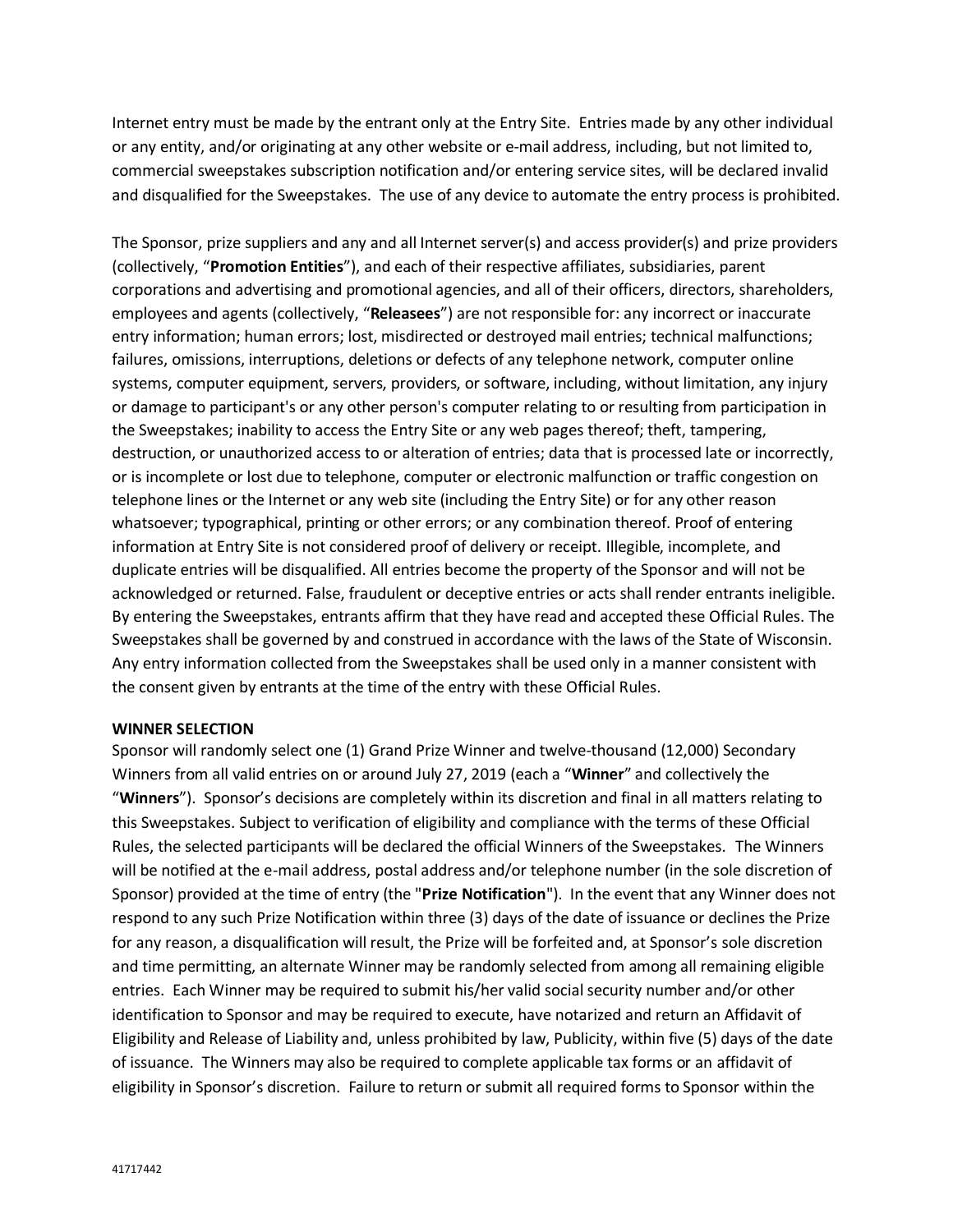specified time period, noncompliance with these Official Rules or the return of the Prize (or any portion thereof) or Prize Notification as undeliverable may result in disqualification and Prize forfeiture and, at Sponsor's sole discretion and time permitting, may cause an alternate entrant to be randomly selected from among all remaining eligible entries. Odds of winning are dependent on the total number of eligible entries received for the Sweepstakes. There is no limit to number of prizes per person, family or household.

Each Winner is fully responsible for any and all applicable federal, state and local taxes (including income and withholding taxes). All costs and expenses associated with the Prize acceptance and use including, but not limited to, gasoline, repairs, maintenance, licensing, mailing costs, gratuities and other expenses incurred by accepting a Prize are the sole responsibility of each individual Winner. The Prizes are non-transferable and non-assignable, with no cash redemptions except at Sponsor's sole and absolute discretion. Sponsor reserves the right to substitute any Prize (or any portion thereof) with a prize of comparable or greater value at its sole and absolute discretion. The Sponsor makes no warranties, express or implied, in fact or in law, relative to the use or enjoyment of the Prize, including, without limitation, their quality or fitness for a particular purpose. Any and all warranties for the Prize or any portion thereof, are contained in the manufacturers' or service providers' warranties, as relevant. Only product providers' claims or warranties will apply with regard to the Prize, and the Winner shall look solely to the product providers for such warranties.

### **PRIZE DETAILS**

### **One (1) Grand Prize will be awarded at Sponsor's sole discretion as follows:**

- One (1) Rosso Passione Vespa Primavera 50CC
- One (1) Rosso Passione Vespa Helmet

### **Twelve Thousand (12,000) Prizes will be awarded at Sponsor's sole discretion as follows:**

- Palermo's Branded Phone Loop
- Urban Pie Pizza Co. Branded Phone Loop
- Screamin' Sicilian Pizza Co. Branded Key Chain/Bottle Opener
- Connie's Pizza Branded Phone Loop

### **WAIVER OF LIABILITY/PUBLICITY RELEASE**

By participating in the Sweepstakes and submitting an entry, each entrant agrees to (a) be bound by these Official Rules, including all entry requirements; and (b) waive any and all claims against Sponsor and each of their respective parents, affiliated companies, subsidiaries, officers, directors, employees, agents, licensees, distributors, dealers, retailers, printers, representatives and advertising and promotion agencies, and any and all other companies associated with the Sweepstakes, and all of their respective officers, directors, employees, agents and representatives (collectively, "**Released Parties**") for any injury, damage or loss that may occur, directly or indirectly, in whole or in part, from the participation in the Sweepstakes or from the receipt or use of any Prize (or any portion thereof) or any travel or activity related to the receipt or use of any Prize (or any portion thereof). By entering this Sweepstakes, each entrant gives his/her express permission to be contacted by Sponsor or agency by telephone, e-mail and/or postal mail for Sweepstakes purposes. The Winner, by acceptance of the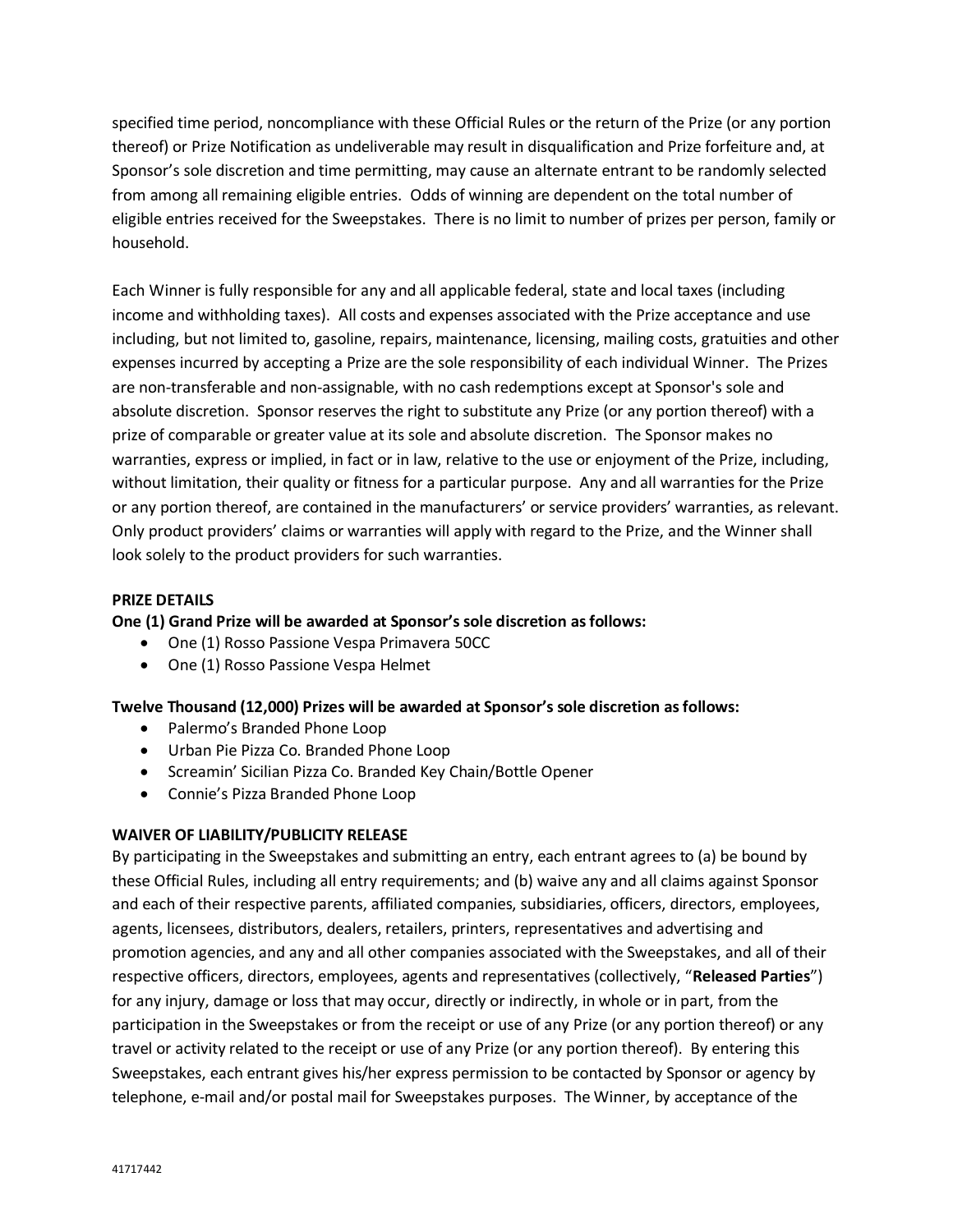Prize, grants to Sponsor and each of its respective designees the right to publicize such Winner's name, address (city and state of residence), photograph, voice, statements and/or other likeness and prize information for advertising, promotional, trade and/or any other purpose in any media or format now known or hereafter devised, throughout the world, in perpetuity, without limitation and without further compensation, consideration, permission or notification, unless prohibited by law.

#### **GENERAL CONDITIONS**

Released Parties are not responsible for stolen, late, incomplete, illegible, inaccurate, misdirected, lost, misrouted, scrambled, damaged, delayed, undelivered, mutilated, postage-due or garbled entries, transmissions, e-mail or mail; or for lost, interrupted or unavailable network, cable, satellite, server, Internet Service Provider (ISP), wireless network, website, or other connections including those through and/or by any website, availability or accessibility or miscommunications or failed computer, satellite, telephone, cable or wireless transmissions, lines, or technical failure or jumbled, scrambled, delayed, or misdirected transmissions or computer hardware or software malfunctions, failures or difficulties; wireless service congestion; failures or malfunctions of phones, phone lines or telephone systems, wireless towers or cellular tower equipment; any error, omission, interruption, defect or delay in wireless or other transmission, processing, or communication; non-delivery; misdirected, blocked, or delayed e-mail notifications; printing, typographical or other errors appearing within these Official Rules, in any Sweepstakes-related advertisements or other materials; or any other errors, problems or difficulties of any kind whether human, mechanical, electronic, network, computer, telephone, wireless service, mail, typographical, printing or otherwise relating to or in connection with the Sweepstakes, including, without limitation, errors or difficulties which may occur in connection with the administration of the Sweepstakes, the processing of entries, the announcement of the Prize or in any Sweepstakes-related materials, or the cancellation or postponement of any Sponsor contests, events or exhibition. Released Parties are also not responsible for any incorrect or inaccurate information, whether caused by website users, tampering, hacking, or by any equipment or programming associated with or utilized in the Sweepstakes. Released Parties are not responsible for injury or damage to entrants' or to any other person's computer and/or wireless device related to or resulting from participating in this Sweepstakes or downloading materials from or use of the website. Persons who tamper with or abuse any aspect of the Sweepstakes or website or attempt to undermine the legitimate operation of the Sweepstakes by cheating, deception or other unfair playing practices, or intend to annoy, abuse, threaten or harass any other entrant or any representative of Sponsor, or who are in violation of these Official Rules, as solely determined by Sponsor, will be disqualified and all associated entries will be void. Any attempt to deliberately damage the content or operation of this Sweepstakes is unlawful and subject to legal action by Sponsor, and/or their respective agents. Sponsor shall have the sole right to disqualify any entrant for violation of these Official Rules or any applicable laws relating to the Sweepstakes, and to resolve all disputes in its sole discretion. Released Parties (a) make no warranty, guaranty or representation of any kind concerning any Prize (or any portion thereof); and (b) disclaim any implied warranty. Sponsor's failure to enforce any term of these Official Rules shall not constitute a waiver of that provision.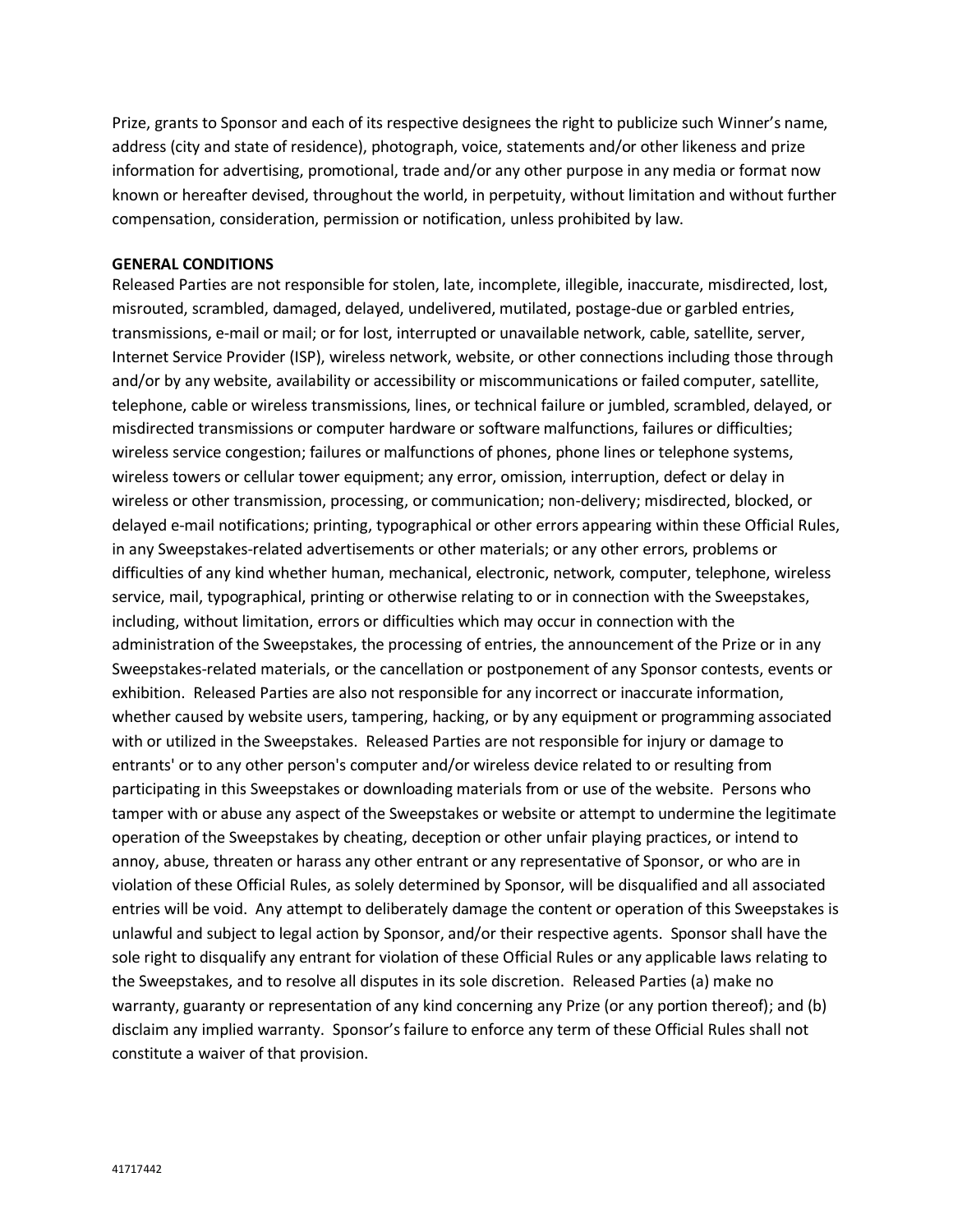Sponsor reserves the right, in its sole discretion, to cancel or suspend the Sweepstakes (or any portion thereof), or disqualify any entrant implicated, should virus, bugs, tampering, unauthorized human intervention, actions by entrants, fraud, technical failures or other causes, in the Sponsor's sole opinion, corrupt or affect the administration, security, fairness, integrity or proper operation of the Sweepstakes (or any portion thereof). In the event of cancellation, Sponsor may elect to identify the Winners and award the Prizes by way of random drawing from among all non-suspect, eligible entries received up to the time of such cancellation. If such cancellation, termination, modification, or suspension occurs, notification will be posted to the Entry Site. Sponsor also reserves the right, in its sole discretion, to modify these Official Rules for clarification purposes without materially affecting the terms and conditions of the Sweepstakes.

# **CAUTION: ANY ATTEMPT TO DELIBERATELY DAMAGE ANY WEBSITE ASSOCIATED WITH THIS SWEEPSTAKES OR UNDERMINE THE CONTENT OR LEGITIMATE OPERATION OF THIS SWEEPSTAKES MAY BE A VIOLATION OF CRIMINAL AND CIVIL LAWS AND SHOULD SUCH AN ATTEMPT BE MADE, SPONSOR WILL DISQUALIFY ANY ENTRANT RESPONSIBLE FOR THE ATTEMPT, AND SPONSOR AND/OR ITS RESPECTIVE AGENTS RESERVE THE RIGHT TO SEEK DAMAGES (INCLUDING ATTORNEYS' FEES) AND OTHER REMEDIES FROM ANY PERSON OR PERSONS RESPONSIBLE FOR THE ATTEMPT TO THE FULLEST EXTENT PERMITTED BY LAW.**

Entries generated by a script, macro or other mechanical or automated means will be disqualified. In the event of dispute as to the identity or eligibility of any Winner based on an e-mail address, the winning entry will be declared made by the Authorized Account Holder (defined below) of the e-mail address submitted at the time of entry provided he/she is eligible according to these Official Rules. The "**Authorized Account Holder**" is defined as the natural person to whom the applicable Internet service provider or other organization (such as a business or educational institution) has assigned the e-mail address for the domain associated with the submitted e-mail address.

As a condition of entering this Sweepstakes, each entrant agrees that (i) any and all disputes, claims, controversies or causes of action arising out of or relating to this Sweepstakes, or any prizes awarded (each, a "**Claim**"), shall be (1) arbitrated on an individual basis only, and shall not be consolidated or joined with or in any arbitration or other proceeding involving a Claim of any other party, and (2) settled by binding arbitration in Milwaukee, Wisconsin before a single arbitrator appointed by the American Arbitration Association in accordance with its then governing rules and procedures, and judgment on the award rendered by the arbitrator may be entered by any court having jurisdiction thereof; and (ii) under no circumstance will entrant be permitted to obtain awards for, and entrant hereby waives all rights to claim, punitive, incidental, consequential or any other damages, other than for actual out-ofpocket expenses. These Official Rules shall be governed by and construed and interpreted in accordance with the laws of the State of Wisconsin, U.S.A., applicable to contracts entered into and performed exclusively in that State.